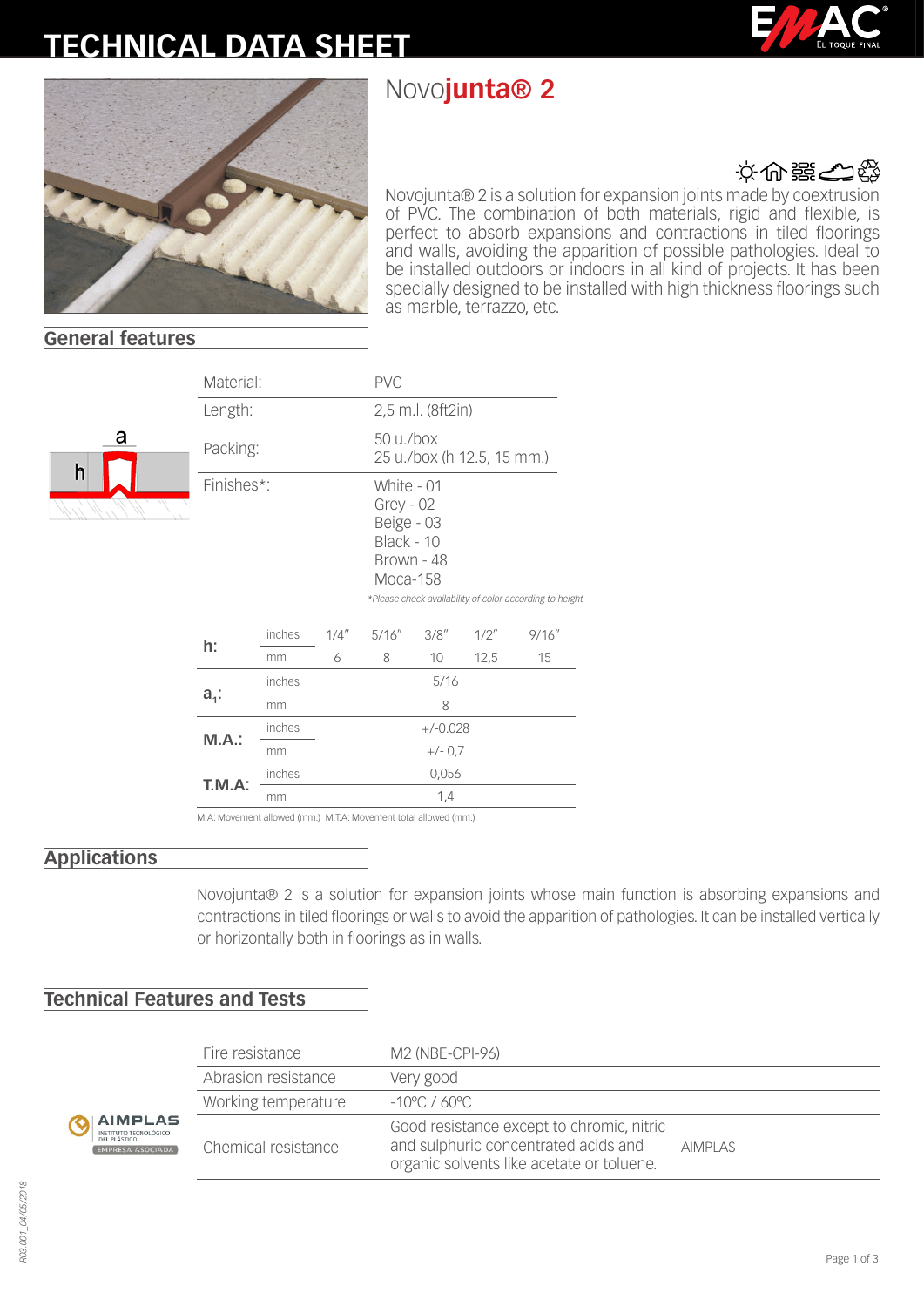# **TECHNICAL DATA SHEET**



## Novo**junta®** 2

## **Materials**

**PVC** Novojunta® 2 is a profile made by coextrusion of PVC-P (rigid PVC) and PVC-U (flexible PVC). PVC-U allow the profile to absorb expansion and contraction movements from floor and wall tiling where is installed and PVC-P is suitable, due to its rigidity, to the support of the tile.

> El PVC (polyvinyl chloride), is a polar amorphous thermoplastic polymer highly resistant to abrasion, corrosion and a wide range of chemical products. Has a good resistance to impact, low water absorption, low electrical conductivity and is dimensionally stable.

### **Recommendations of installation**

Emac®, in his awareness for the correct execution of the ceramic systems, took part in the committee for the elaboration of the UNE 138002: 2017 standard "General rules for the execution of ceramic tile systems by adhesion". In that UNE standard the recommendations of installation for expansion joints were defined as follow:

| <b>Installation</b>                                             | <b>Separation distance / Area</b>                                                            | Joint width<br>(mm)    |  |  |  |  |  |
|-----------------------------------------------------------------|----------------------------------------------------------------------------------------------|------------------------|--|--|--|--|--|
| Linear expansion joints                                         |                                                                                              |                        |  |  |  |  |  |
| Outdoor walls                                                   | Fach $3 - 4$ ml max.<br>Regular areas max. 16 m <sup>2</sup>                                 | $>= 8$ mm              |  |  |  |  |  |
| Outdoor floors                                                  | Each 2,5 - 5 ml max.<br>Regular areas max. 16 m <sup>2</sup>                                 |                        |  |  |  |  |  |
| Indoor floors                                                   | Respect open contraction joints<br>Each 8 ml maximum<br>Regular areas max. 40 m <sup>2</sup> |                        |  |  |  |  |  |
| Singular points                                                 | Door treshold<br>Floor changes                                                               |                        |  |  |  |  |  |
| Perimeter expansion joints                                      |                                                                                              |                        |  |  |  |  |  |
| Indoor walls                                                    | Perimeter joints<br>Wall / Ceiling<br>Wall / Wall                                            | $>= 5$ mm<br>$>= 8$ mm |  |  |  |  |  |
| Outdoor walls                                                   | Indoor / outdoor edges                                                                       |                        |  |  |  |  |  |
| Indoor floors                                                   | Perimeter joints and encounters with elements                                                | $>=8$ mm               |  |  |  |  |  |
| Perimeter joints and encounters with elements<br>Outdoor floors |                                                                                              |                        |  |  |  |  |  |
| Singular points                                                 | Encounter joints with joinery                                                                | $>= 5$ mm              |  |  |  |  |  |

These recommendations are the minimum dimensions to take into account. The particularities of each project could make necessary to place the joints at less distance. The expansion joints should be planned since the project phase. The correct design and dimensionement of the expansion joints, together with an adequate choice of materials and a correct installation execution, will help to prevent from the apparition of pathologies.